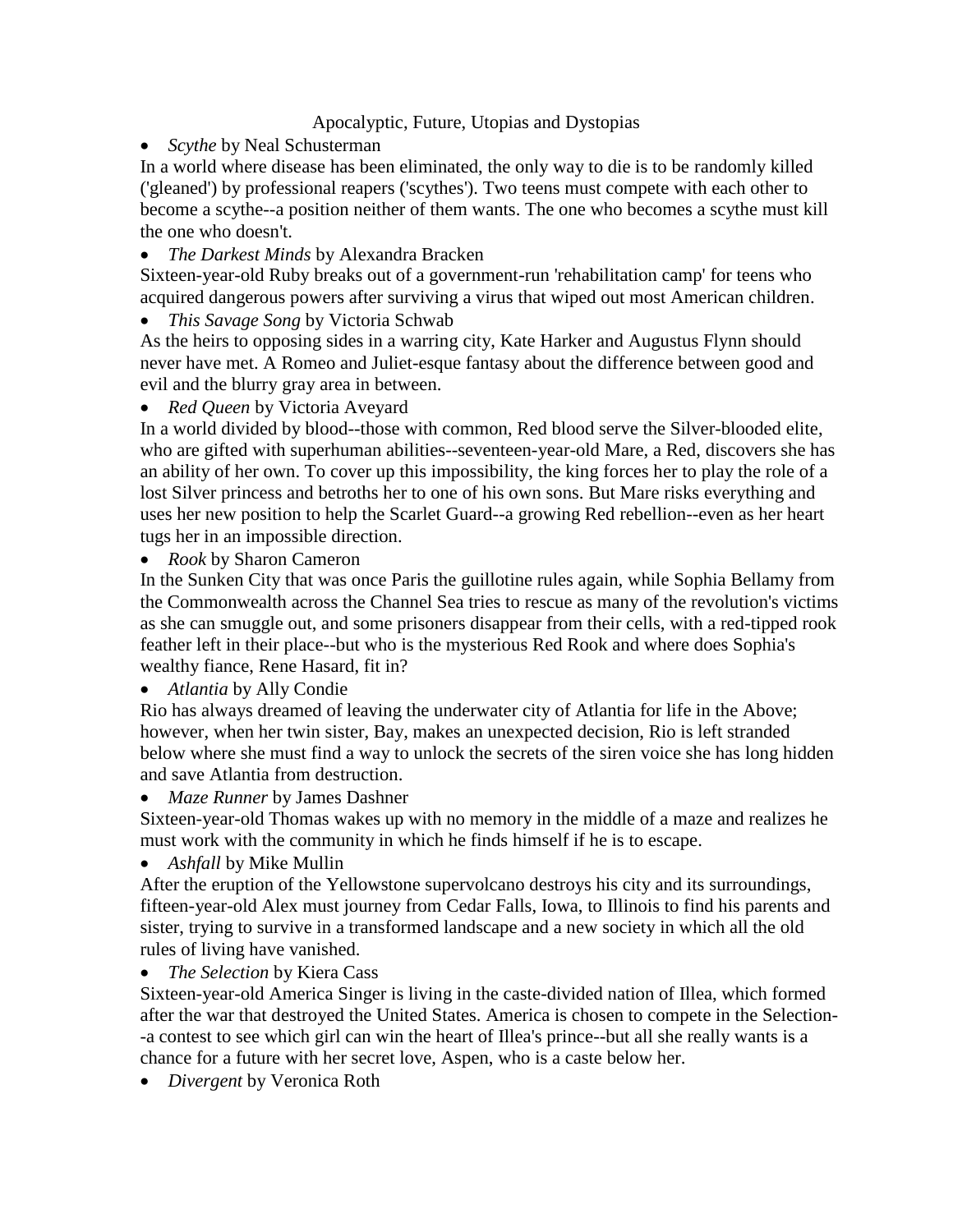In a future Chicago, sixteen-year-old Beatrice Prior must choose among five predetermined factions to define her identity for the rest of her life, a decision made more difficult when she discovers that she is an anomaly who does not fit into any one group, and that the society she lives in is not perfect after all.

*Delirium* by Lauren Oliver

Lena looks forward to receiving the government-mandated cure that prevents the delirium of love and leads to a safe, predictable, and happy life, until ninety-five days before her eighteenth birthday and her treatment, when she falls in love.

*Legend* by Marie Lu

In a dark future, when North America has split into two warring nations, fifteen-year-olds Day, a famous criminal, and prodigy June, the brilliant soldier hired to capture him, discover that they have a common enemy.

*Matched* by Ally Condie

All her life, Cassia has never had a choice. The Society dictates everything: when and how to play, where to work, where to live, what to eat and wear, when to die, and most importantly to Cassia as she turns 17, whom to marry. When she is matched with her best friend Xander, things couldn't be more perfect. But why did her neighbor Ky's face show up on her match disk as well?

*Ship Breaker* by Paolo Bacigalupi

In a futuristic world, teenaged Nailer scavenges copper wiring from grounded oil tankers for a living, but when he finds a beached clipper ship with a girl in the wreckage, he has to decide if he should strip the ship for its wealth or rescue the girl.

 *Hunger Games* ( Titles in Series: *Catching Fire, Mockingjay*) by Suzzane Collins In a future North America, where the rulers of Panem maintain control through an annual televised survival competition pitting young people from each of the twelve districts against one another, sixteen-year-old Katniss's skills are put to the test when she voluntarily takes her younger sister's place.

*The Adoration of Jenna Fox* by Mary Pearson

In the not-too-distant future, when biotechnological advances have made synthetic bodies and brains possible but illegal, a seventeen-year-old girl, recovering from a serious accident and suffering from memory lapses, learns a startling secret about her existence.

 *Life as We Knew It* ( Titles in Series: *The Dead & the Gone, This World We Live In*) by Susan Beth Pfeffer

Through journal entries sixteen-year-old Miranda describes her family's struggle to survive after a meteor hits the moon, causing worldwide tsunamis, earthquakes, and volcanic eruptions.

*The Giver* by Lois Lowry

In a world with no poverty, no crime, no sickness and no unemployment, and where every family is happy, 12-year-old Jonas is chosen to be the community's Receiver of Memories. Under the tutelage of the Elders and an old man known as the Giver, he discovers the disturbing truth about his utopian world and struggles against the weight of its hypocrisy.

*Uglies* (Titles in Series: *Pretties, Specials*) by Scott Westerfeld

Just before their sixteenth birthdays, when they will will be transformed into beauties whose only job is to have a great time, Tally's best friend runs away and Tally must find her and turn her in, or never become pretty at all.